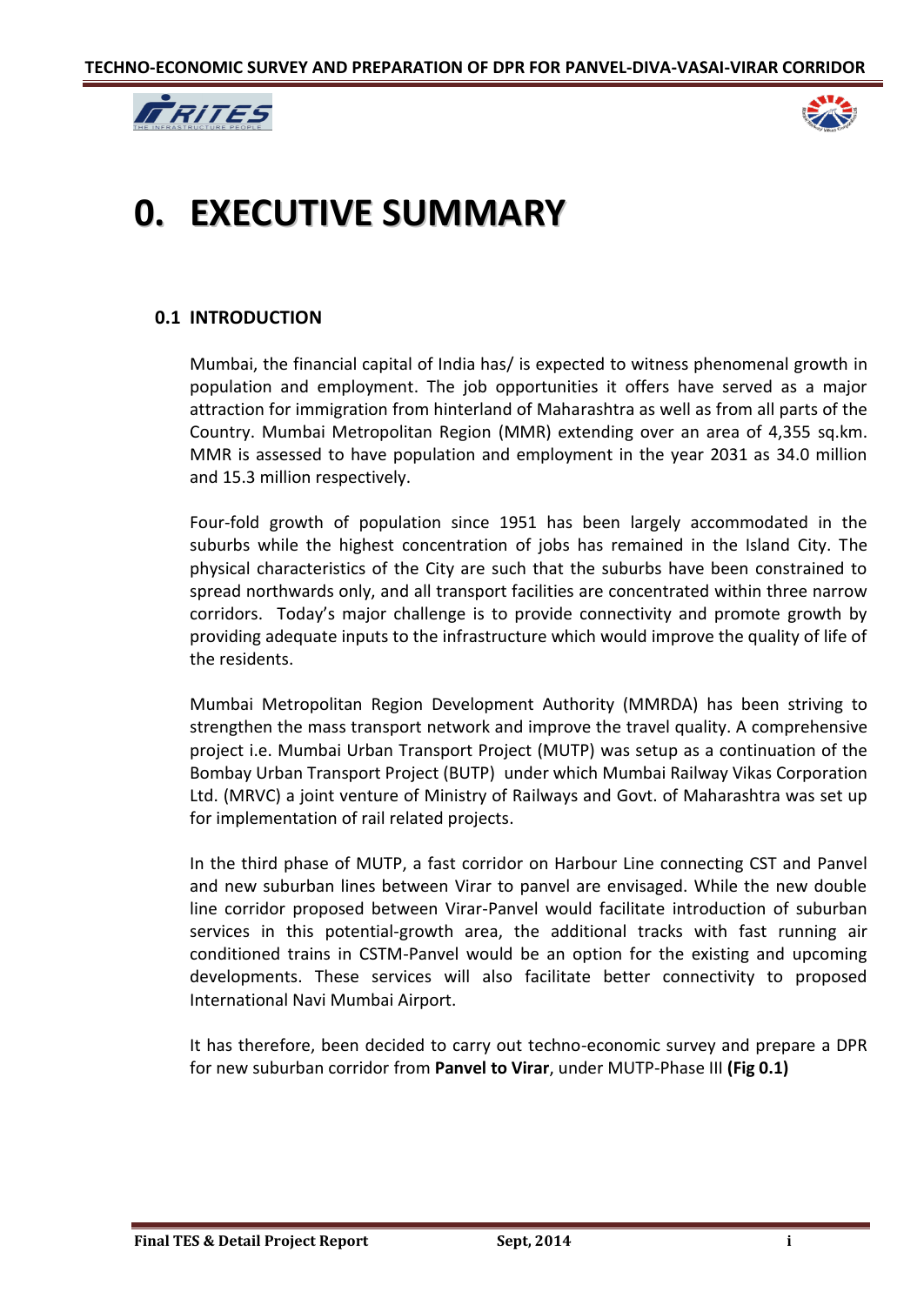## **TECHNO-ECONOMIC SURVEY AND PREPARATION OF DPR FOR PANVEL-DIVA-VASAI-VIRAR CORRIDOR**



**Figure 0.1: Proposed Panvel - Virar Suburban Corridor along with other proposed projects of MUTP**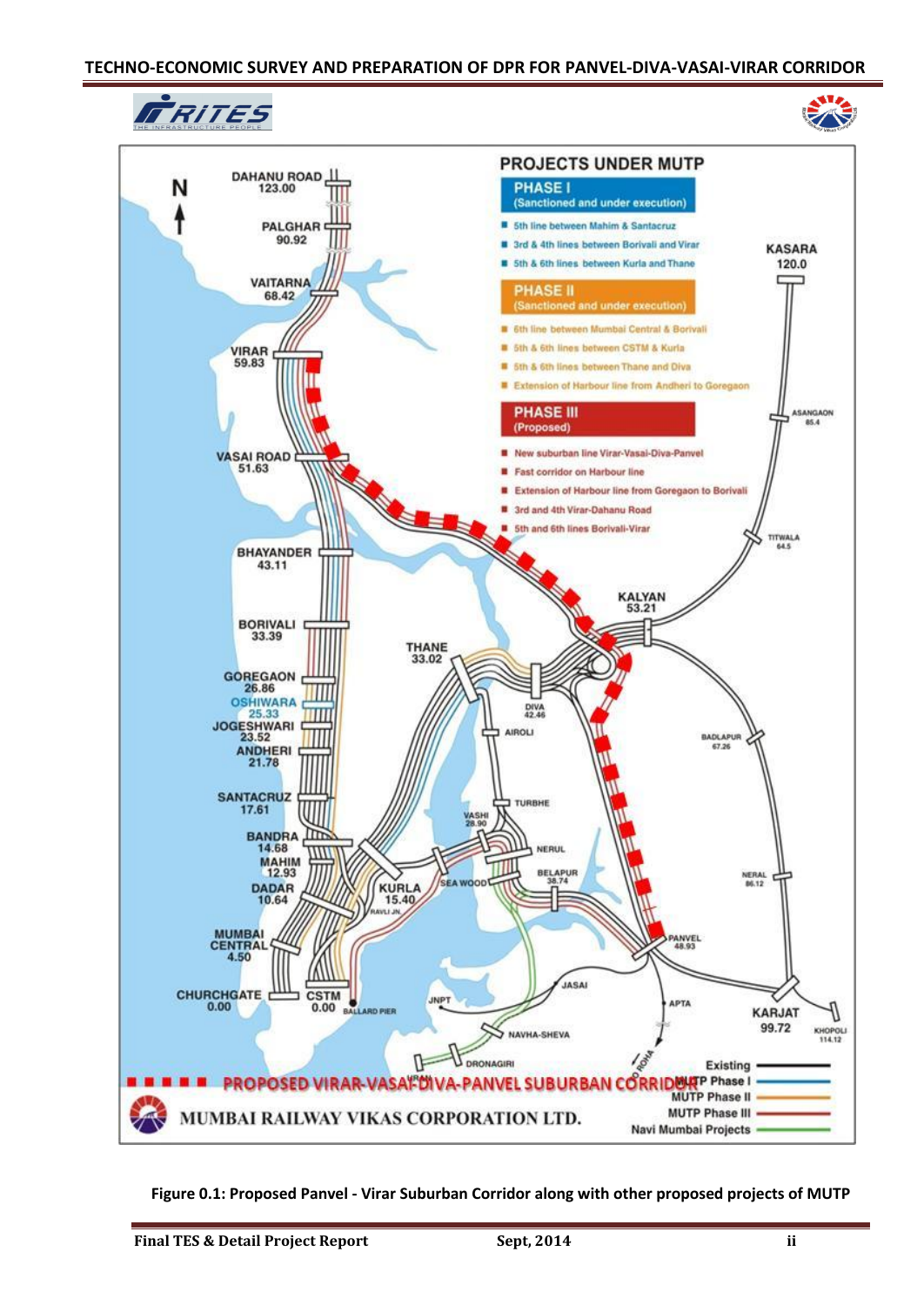



# **0.2 RIDERSHIP ESTIMATION**

The passengers on the proposed suburban Corridor would come from two sets of existing transport systems;

- Shift of passengers from existing MEMU/ DEMU rail services (likely to be entirely replaced with the proposed suburban rail services)
- Shift of passengers travelling within the immediate influence area on the parallel major roads along the Corridor by various road modes including bus, taxi, auto and private modes

However, a major component of the expected ridership on the proposed Corridor will come from the natural growth of passengers due to future developments/ landuses in the immediate catchment areas of the Corridor/ Stations.

The catchment area is poised to grow tremendously in the coming decades. The present pace of landuse development is slow, but is likely to pick up in the near future. The availability of the proposed suburban Corridor will also act as a catalyst to spur the development pace in the catchment area within the construction period.

Primary traffic volume surveys were conducted in the immediate catchment area of the corridor to update the available data and to appreciate and quantify the traffic & transport characteristics of commuter travel

The passengers will be provided with a more frequent sub-urban rail service that will also serve a larger catchment, due to higher number of stations which will replace the existing DEMU/ MEMU services translating into all non - long distance rail passengers traveling on the proposed Suburban Corridor.

The shift from various road modes is expected to be upto 50% of the total road passenger traffic. This assumption also takes into account the increased level of congestion in the years to come.

The number of induced passengers due to the larger catchment is expected to be about 50 % of the total estimated shift from existing rail passengers.

The Corridor is expected to have a daily ridership of about 4.59 lakh in the first year of operation, i.e. 2021, 9.92 lakh in 2031 and 17.76 lakh in 2041 (**Table 0.1**).

| rable 0.1. Muersing Estimates |                                        |      |      |      |  |
|-------------------------------|----------------------------------------|------|------|------|--|
| <b>CORRIDOR</b>               | <b>Avg. Daily Passengers (In Lakh)</b> |      |      |      |  |
|                               | 2012                                   | 2021 | 2031 | 2041 |  |
| Panyel-Virar                  | 1.95                                   | 4.59 | 9.92 | 7.76 |  |

# **Table 0.1: Ridership Estimates**

The maximum section load in terms of Peak Hour Peak Direction Trips (PHPDT) on the proposed suburban rail Corridor would be upto 14,300 for Virar - Vasai Road – Diva/ Kopar section and upto 10,600 for Diva/ Kopar - Panvel section in the first year of operation i.e. 2021. The corresponding figures by the year 2041 will be upto 55,300 and 41,100 respectively.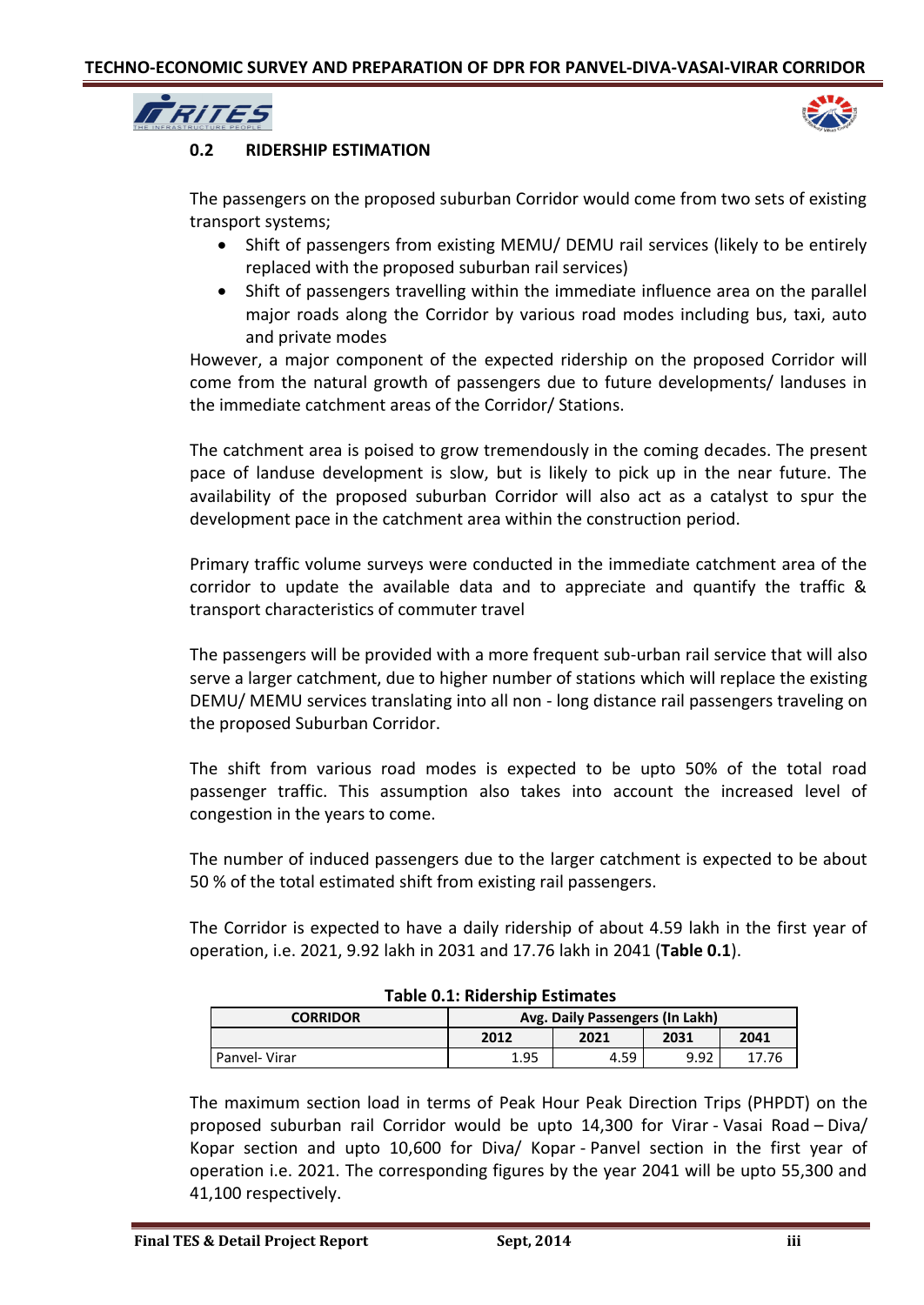



**0.3 SYSTEM DESIGN**

# **0.3.1 Traction System**

Keeping in view the ultimate traffic requirements, uniformity, standardization and other techno-economic considerations, 25kV ac traction system is considered to be the best solution and hence, proposed for adoption. Suitable measures will be required for mitigation of EMI & EMC caused by 25 kV single-phase traction currents.

# **0.3.2 Signaling and Train Control**

Train services carrying a large number of passengers at very close headways require a very high level of safety enforcement. At the same time heavy investment in infrastructure and rolling stock necessitates optimization of its capacity to provide the best services to the public. These requirements of the suburban rail are planned to be achieved by continuous train detection by using track circuits /digital axle counter and continuous supervision of train movements by centralised control.

Signaling & Train Control system on the Virar – Panvel suburban corridor is planned for design headway of 3 minutes so as to meet sustained train operations at up to 5 minutes interval during peak hours. These requirements of the train are planned to be achieved by adopting a State of art solid state interlocking i.e. computer based interlocking with track circuits / digital axle counter for train vacancy detection and Computer based Centralized Train Operation and Train Management system.

# **0.3.3 Telecommunication**

The purpose of Telecommunication System is to serve the Operative and Administrative communication requirements of proposed Railway corridor from Virar-Panvel suburban corridor. The proposed telecommunication system will be based on the optical fiber network and helpful in meeting the train operational requirement such as supplementing the Signaling system for efficient train operation, Exchange of managerial information, Crisis management during emergencies and Passenger Information System

# **0.3.4 Rolling Stock**

Rolling Stock proposed for Virar- Panvel suburban corridor shall be Broad Gauge, 100 Kmph maximum speed, Stainless steel body, Automatic Voice Announcement System, well ventilated etc. The detailed specifications of the rolling stock and its procurement may be decided on the basis of the project implementation mechanism. The broad features of Rolling Stock which may be followed are presented in **Table 0.2**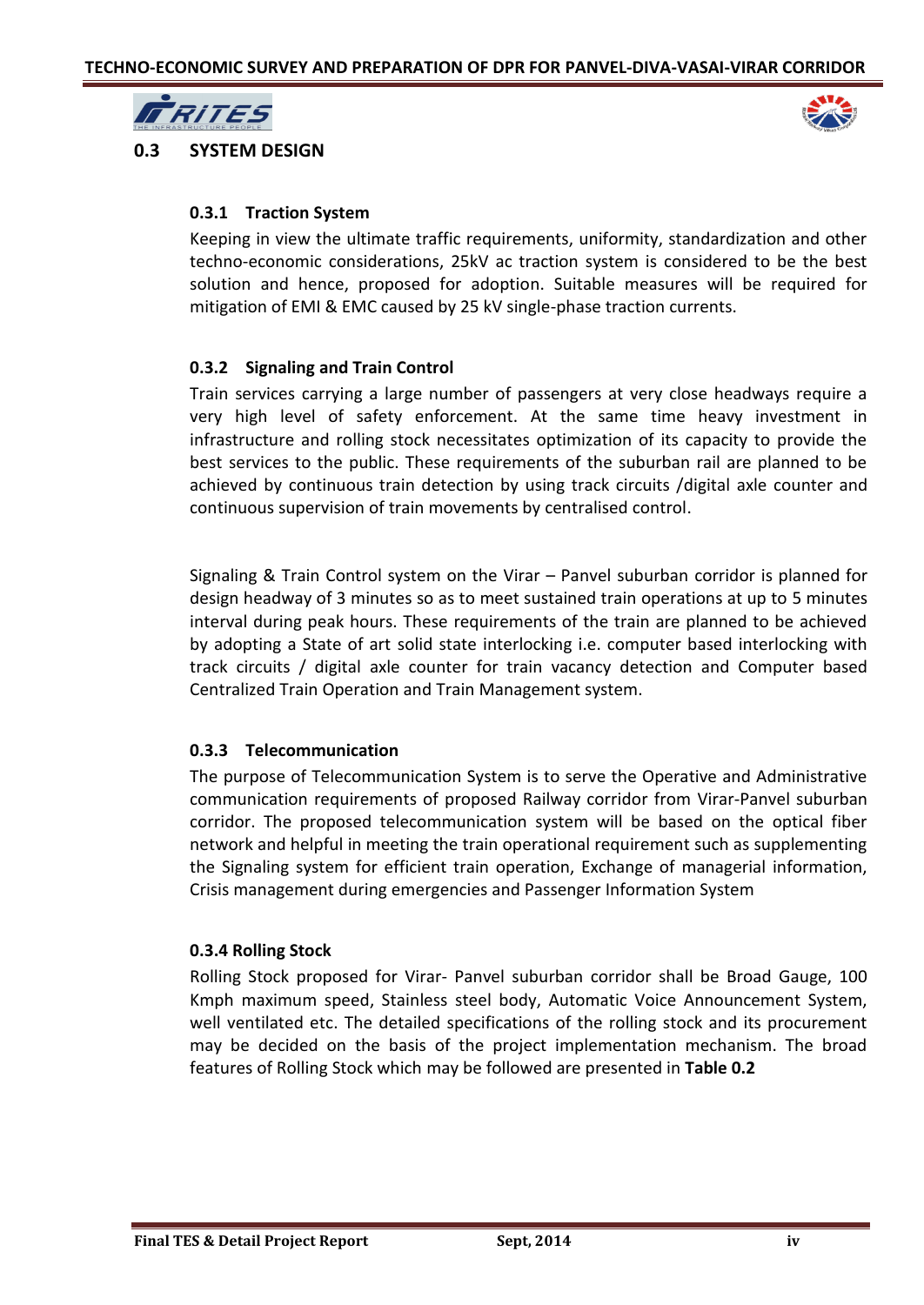



| <b>Table 0.2 Broad Features of Rolling Stock</b> |  |  |
|--------------------------------------------------|--|--|
|--------------------------------------------------|--|--|

| S.<br>No.     | Parameter                | <b>Details</b>                                                                           |  |  |
|---------------|--------------------------|------------------------------------------------------------------------------------------|--|--|
|               | <b>Basic Unit</b>        | One Motor coach (MC) and one Trailer coach (TC) and one<br>driving coach (DC).           |  |  |
| $\mathbf{1}$  | 12-Car Train Composition | DC-MC-TC-TC-MC-TC-TC-MC-TC-TC-MC-DC                                                      |  |  |
| $\mathcal{L}$ | Coach construction       | Light weight stainless steel body                                                        |  |  |
| 3             | Tare Weight              | DC (32.0 T), TC (32.0 T), MC (52.0 T)                                                    |  |  |
| 4             | Axle load<br>20.5T       |                                                                                          |  |  |
| 5             | Propulsion system        | 3 phase drive system with VVVF control                                                   |  |  |
| 6             | Type of traction supply  | 25KV AC Overhead collection                                                              |  |  |
| 7             | Passenger Loading (SDCL) | DC (28.0 T), TC (34.0 T), MC (27.0 T)<br>Loading Equivalent to 16 standing passenger /m2 |  |  |

# **0.4 CIVIL ENGINEERING**

# **0.4.1 Engineering Survey**

The Topographical Survey was conducted covering complete Railways Area along the proposed corridor and 20 m strip of private area has been also surveyed on both side of Railway Land Boundary, wherever found feasible.

The Survey work was carried out along the existing Panvel- Nilaje, Kopar-Juchandra section as well as along the new alignment between Dativali- Kopar and Juchandra –Vasai Road . Survey for proposed Car Depot at kalwar was also carried out.

# **0.4.2 Planning and Design Norms**

The proposed corridor will consist of two broad gauge (BG) lines at 5.3 m centre to centre for at grade construction. Track centres of 4.725m have been adopted for Elevated portion of alignment. The alignment is in conformity with letter No. 2010/Proj./Genl./3/3 dated 23.12.2011, for Standards of Track Structure for Metro Railway/MRTS system for Broad gauge including details of curvature, gradients, turnouts, switch expansion joints etc.

# **0.4.3 System Parameters**

The broad parameters of study has been decided after detailed evaluation of all available options geographically in context of transport needs of area and projected.

| • Category of line                          | : Group 'C'                                                                    |
|---------------------------------------------|--------------------------------------------------------------------------------|
| • Track Gauge                               | : Broad Gauge (1676 mm)                                                        |
| • Track Centre                              | $: 5300$ mm (BG)                                                               |
| • Traction                                  | $: 25$ kV ac OHE                                                               |
| • Rolling Stock                             | : Normal EMU Stock, 3660 mm wide                                               |
| • Speed potential of the section : 100 kmph |                                                                                |
|                                             | • Maximum degree of curvature : 1.00° fully transitioned, preferably relaxable |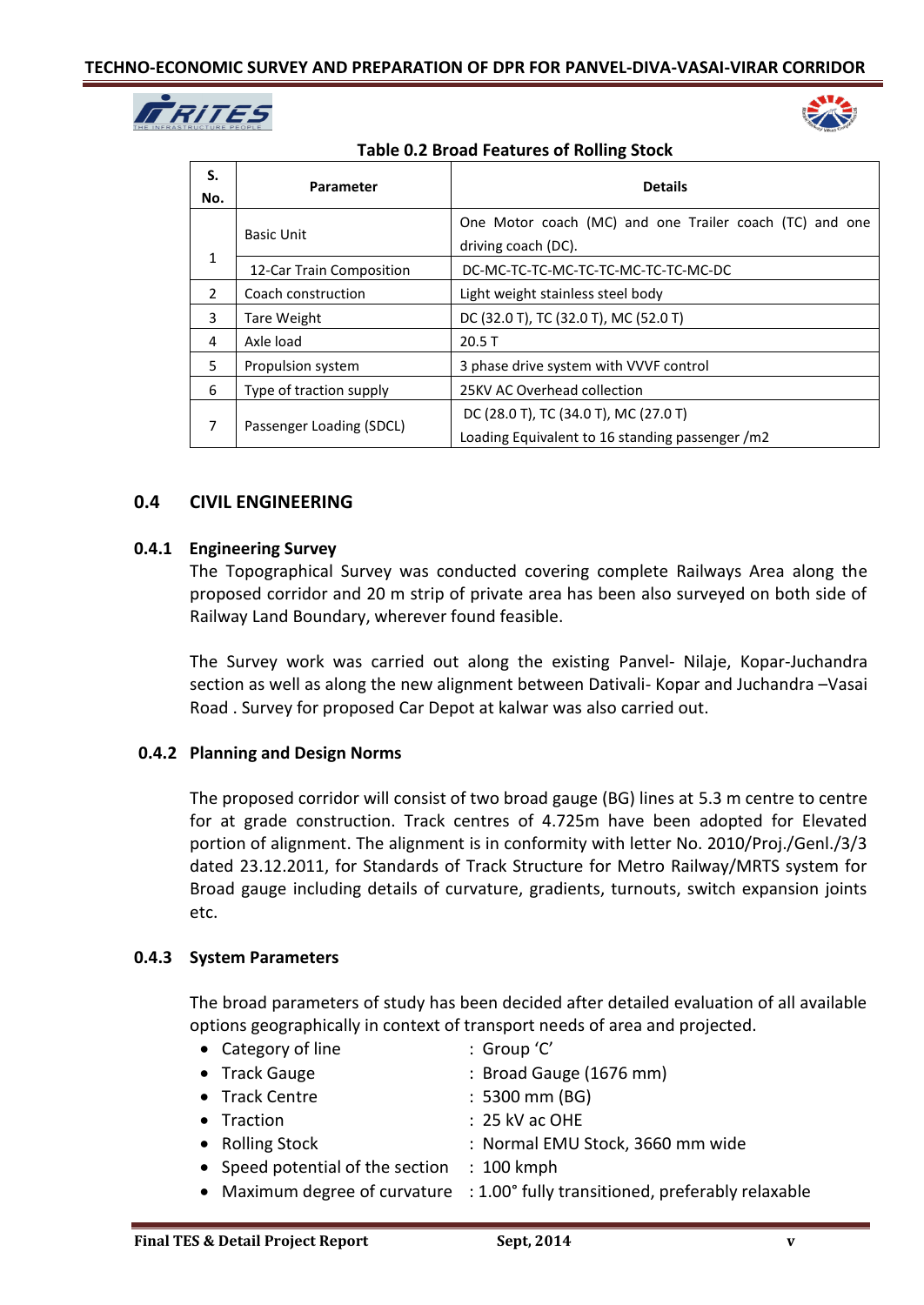# **TECHNO-ECONOMIC SURVEY AND PREPARATION OF DPR FOR PANVEL-DIVA-VASAI-VIRAR CORRIDOR**





|                      | up to 5.8° at difficult locations              |
|----------------------|------------------------------------------------|
| • Obligatory Points  | : i. Proposed two lines shall pass through all |
|                      | existing stations.                             |
|                      | ii. Propose traffic facilities, junction       |
|                      | Arrangements and yard plans.                   |
| • Width of Formation | : i. Minimum width in embankment 12.150 m      |
|                      | ii. Minimum width in cutting (excluding        |
|                      | side drains) 11.550 m                          |

Width in embankment and cutting shall be increased on curves based on extra ballast and extra clearance required on curves.

|           | Side slopes       |                                                                                                                                                         |               | H : V |
|-----------|-------------------|---------------------------------------------------------------------------------------------------------------------------------------------------------|---------------|-------|
|           |                   | i. Cutting                                                                                                                                              | $\mathcal{L}$ | 1:1   |
|           |                   | ii. Embankment                                                                                                                                          |               | 2 : 1 |
|           | • Ruling Gradient | : Existing ruling gradient of the section shall be<br>proposed.                                                                                         |               |       |
| $\bullet$ | Gradient in yards | : Preferably level, however if yards are located on<br>Gradients, then gradient shall generally be not<br>steeper than 1 in 1200 or consistent with the |               |       |

- prevailing gradient in existing yard. Track centre : 5.30 m Level Crossings :Level crossings to be avoided. DFCCIL in Panvel Juichandra section have proposed ROBs /RUBs on the existing level crossings on their alignment.
- Track structure

# **0.4.4 Geometric Design Parameters**

# **Horizontal Curves**

- The minimum adopted curve radius for main running lines is 300 m for atgrade/elevated. In exceptional cases, for elevated section the radius of 200 m has been used at some locations.
- Radius of curves at stations shall not be less than 1000 m in elevated and at-grade sections.
- Cant deficiency (Cd) allowed may not exceed 100 mm and the Actual Cant (Ca) may not normally exceed 125 mm.

# **Vertical curves**

 Minimum radius of vertical curves at change of grade points (wherever change of grade is steeper than 0.4%) to be adopted, is 2500-m in normal circumstances and 1500 m in exceptional situations. There should be no overlap between vertical curves and transition curves. The minimum length of vertical curves is to be 20 m.

# **0.4.5 Alignment Description**

• Proposed new Suburban corridor from Panvel to Virar is to run along the existing Panvel – Diva – Vasai line of Central Railway and then Vasai Road to Virar of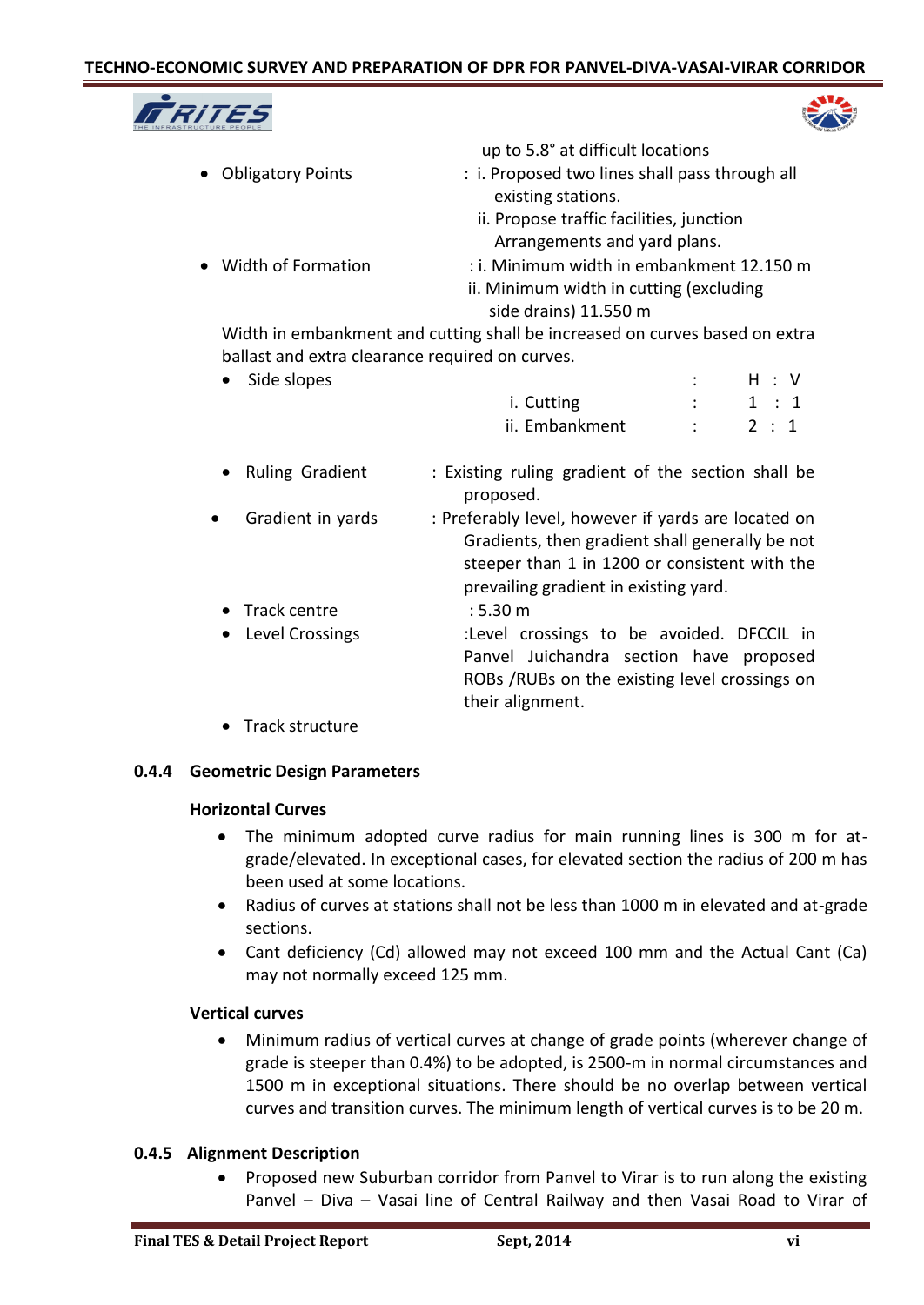



Western Railway, to be accommodated generally, within the existing right of way, elevated/at-grade, in order to avoid/minimize acquisition of private land/property. The corridor proposed is to have double line track, with a capacity to run 12 coach trains.

- From Panvel to North of Nilaje, the alignment is proposed at-grade. Between Nilaje and Kopar, the alignment is proposed elevated. Between Kopar and north of Juchandra, the alignment is again proposed as at-grade. Between south of Vasai Road and Virar, the alignment is again proposed as Elevated.
- There is planned Dedicated Freight Corridor (DFC) running almost parallel to existing corridor between Panvel to Juchandra section. The DFC is planned on east of existing double line track
- Between Nilaje Kopar section, which is 7.90 Km, the alignment is proposed elevated for about 6.40 Km.The alignment crosses the Dombivli – Diva Central Railway main line corridor, connecting loops and Panvel - Diva Central Railway main line corridor as elevated. For crossing Panvel - Diva corridor, a ramp with a grade of 1:200 (0.50%) has been proposed to become elevated. In remaining section i.e. 1.50 Km, the alignment is proposed at grade, where generally adequate space is available to accommodate new sub-urban corridor.
- The alignment of proposed corridor in Vasai Road Virarsection is proposed elevated due to land constraints. Also future proposal of 5th/6th line between Borivali to Virar is kept in mind while proposing the alignment of Panvel - Virarcorridor. There are 2 ROBs in this section. Thus, the vertical profile of the proposed corridor is decided by giving due considerations to these fixed structures. In general, the ground clearance of ROBs above the existing Rail level is 7.5 m to 8.0 m and required clearance for the proposed corridor above ROBs is 5.50 m. Therefore, the proposed alignment of the new sub-urban corridor is planned at a height of 16.50 m to 17.0 m including depth of deck.
- With a view of minimizing land/property acquisition requirement, it is recommended to adopt general arrangement of two proposed corridors (i.e. Panvel - Virarand Borivali-Virar 5th/6th line) between Vasai Road- Virar sections just over one another. This scheme could be feasible if elevated construction is done first with provision of At Grade track on either side of proposed pier.

# **0.4.6 Utilities and Services**

There are in all seven organizations/departments owning these utilities apart from various departments of Railways. Details of owning departments are mentioned in **Table 0.3**.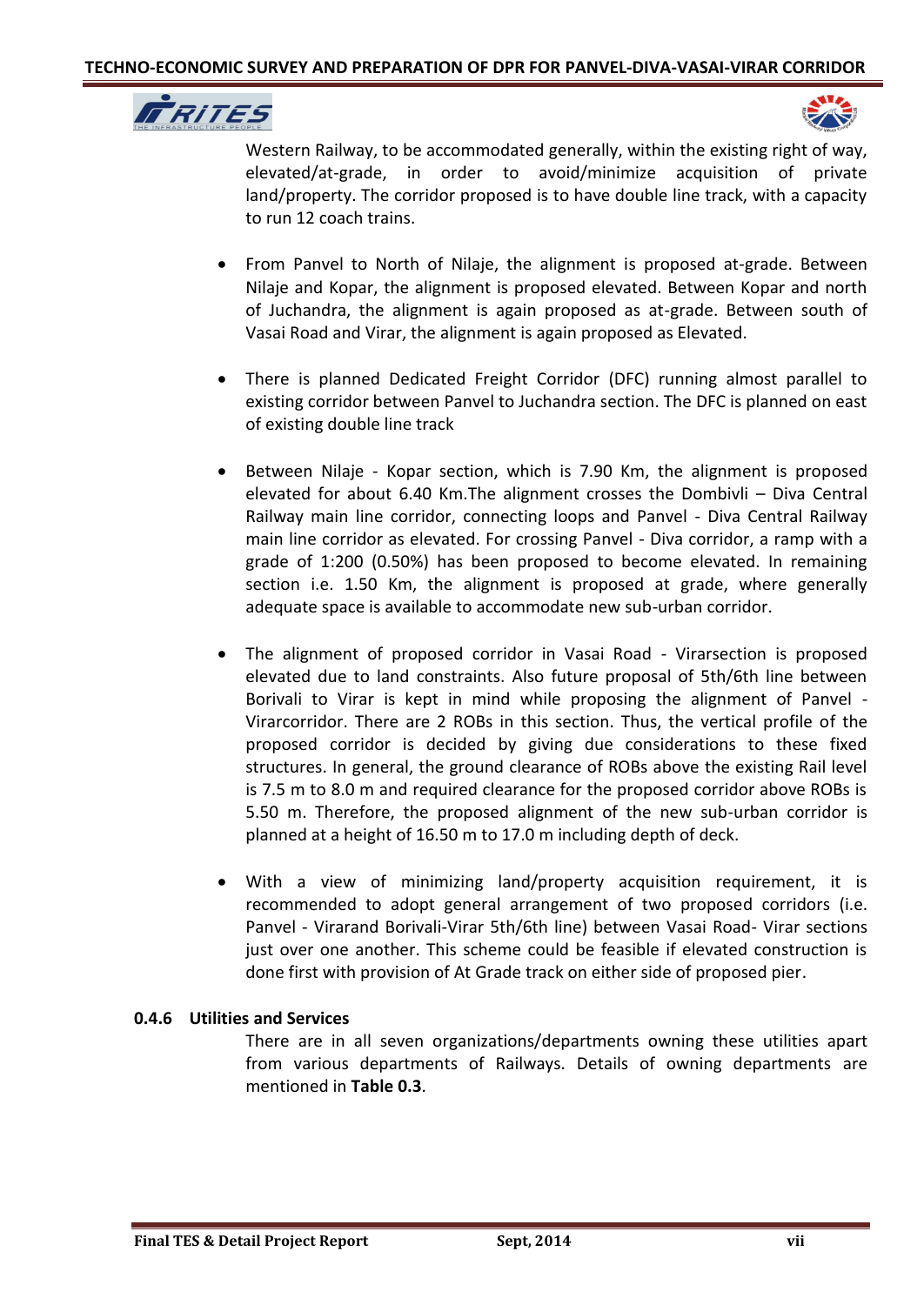



| <b>Table 0.3: Utility Owning Departments</b> |  |  |
|----------------------------------------------|--|--|
|----------------------------------------------|--|--|

| <b>S. No.</b> | ORGANIZATION/DEPARTMENT                 | Area                               | <b>UTILITY SERVICES</b>                                  |
|---------------|-----------------------------------------|------------------------------------|----------------------------------------------------------|
| $\mathbf{1}$  | Kalyan - Dombivali Muncipal Corporation | Nilje-Kopar                        | Water Pipe line and sewer<br>line<br>and Drainage system |
| 2.            | Thane Municipal Corporation             | Nilje                              | Water pipe line                                          |
| 3.            | Mahanagar Gas Ltd. (MGL)                | <b>PNVL - VR</b>                   | Gas pipe lines                                           |
| 4.            | Mahanagar Telephone Nigam Ltd. (MTNL)   | PNVL-Kalamboli                     | PIJF cables & Optical Fiber cables.                      |
| 5.            | MSETCL/Torrent power                    | Kopar – Kaman                      | Electrical lines, H.T and L.T lines                      |
| 6.            | <b>MSEDCL</b>                           | Panvel<br>$\overline{\phantom{0}}$ | Electrical lines, H.T and L.T lines                      |
|               |                                         | Bhiwandi Road                      |                                                          |
| 7.            | STEM water distribution                 | <b>PNVL - VR</b>                   | Water pipe lines                                         |

# **Management of Utilities**

While planning for diversion of utility services viz. sewer lines, water pipelines, cables, etc., during construction of new suburban corridor, following guidelines have been adopted:

- Utility services have to be kept operational during the entire construction period and after completion of project. All proposals should therefore, ensure their uninterrupted functioning.
- Where permanent diversion of the affected utility is not found feasible, temporary diversion with CI/Steel pipes without manholes is proposed during construction. After completion of construction, these will be replaced with conventional pipes and manholes.

# **0.4.7 Geo Technical Investigation**

The geotechnical investigations were carried out from Panvel to Virar along the alignment of proposed new suburban corridor for entire length of 70.15 km. The bore logs were taken at about every 500 m tentatively so as to cover the entire corridor and to get fairly accurate idea of ground characteristics. Some inaccessible areas or areas of private land are not covered in GT investigations.

The locations of bore holes were selected in such a way so as to cover the entire alignment of the proposed corridor mostly along the existing line. The distance between successive bores is kept generally about 500m. Site specific requirement of bore locations were met by making suitable shift in bore location. Numbering of bores are done in a sequential manner from one end and inaccessible areas/private area locations left out, although number is assigned for future identification for the bore. Full Geotechnical investigations details are being made available separately.

# **0.4.8 Land Requirement**

Abstract of land requirements for different components of corridor are given in Table below. For running sections Govt. land 5.25 hact. and private land 14.27 hact is required. For stations, Private land 5.55 hact. and Govt land 2.34 hact is required. Private land 34.80 hact is required for the proposed depot at kalwar. This entire requirement excludes land already in possession of Railways.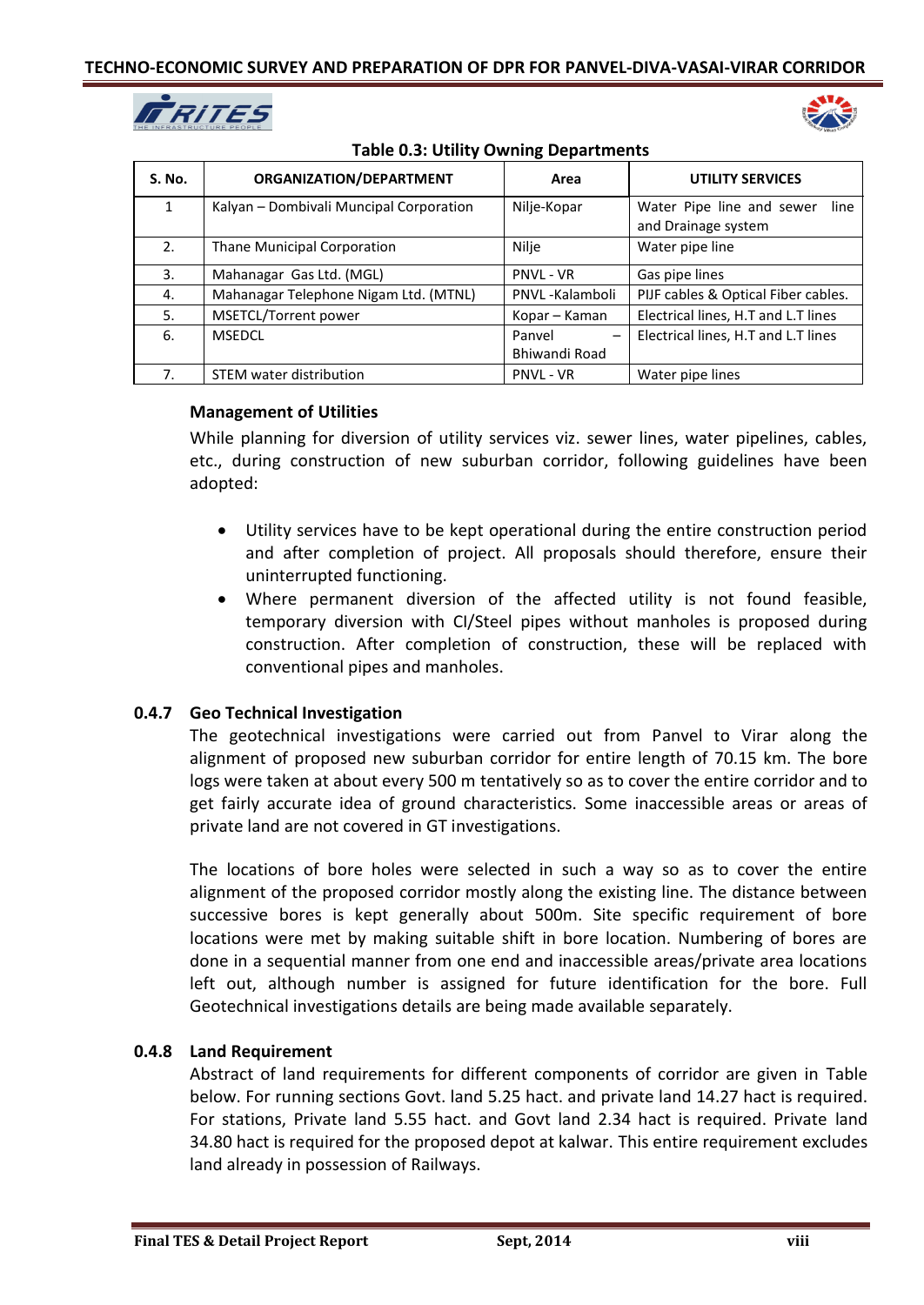



Govt. Land of 10.00 hact is temporarily required for construction depots for elevated corridor portion.

| יישטוכ טידי במווט ווכטטווכוווכוונ |                    |                            |                                         |                                    |  |
|-----------------------------------|--------------------|----------------------------|-----------------------------------------|------------------------------------|--|
| S. No                             | <b>Description</b> | Pvt. Land in<br><b>SQM</b> | Govt. Land other than<br>railway in SQM | <b>Total land in</b><br><b>SQM</b> |  |
| 1                                 | Running section    | 142732                     | 52539                                   | 195271                             |  |
| 2                                 | Kalwar Depot       | 348000                     | -                                       | 348000                             |  |
| 3                                 | Station area       | 55501                      | 23439                                   | 78940                              |  |
|                                   | Total              | 546233                     | 75978                                   | 622211                             |  |
|                                   |                    |                            | Sav                                     | 62.22 Hact                         |  |

| <b>Table 0.4: Land Requirement</b> |  |
|------------------------------------|--|
|------------------------------------|--|

# **0.5 PLANNING FOR INTERMODAL INTEGRATION AND DISPERSAL FACILITIES**

## **0.5.1 Concept**

## **The Transport Integration measures are proposed to**

- facilitate efficient transfer and dispersal of passengers from/ to the proposed system
- provide for effective inter-modal interchange of the passengers with the feeder modes including walk

In conjunction with the projected ridership, planning of inter-modal integration is carried out for the year 2041.

The modal distribution of the feeder trips at the station for the proposed system is likely to be similar to as presently observed at the major stations such as Panvel , Kopar, Nalasopara, Vasai and Virar . However, the quantum of passenger dispersal volumes in the station areas would increase significantly in the future. With the increase in passenger traffic dispersing via the road network for their feeder trips, it is vital that adequate traffic dispersal facilities are available at the stations in terms of capacity of roads, footpaths/ pedestrian facilities, bus stops, IPT stands, Pick-Drop Areas and Parking to cater to the projected requirements

# **0.5.2 Existing Traffic Dispersal**

The major issue in the dispersal of passengers around the station areas at the present major stations such as Virar, Panvel and Vasai Road is of general traffic congestion caused by intermixing of pedestrians with vehicular traffic, narrow streets – partially encroached by parking and street vendors, unorganised IPT/ bus stands, lack of defined pick/drop areas and inadequate parking facilities. However at minor stations, due to presently low level of passenger traffic, transport infrastructure such as defined footpaths, organized parking and bus/ IPT stands are generally missing.

# **0.5.3 Traffic Dispersal Facilities**

The present transport infrastructure and dispersal facilities would need to be augmented to handle the additional volumes. Up-gradation/ widening of roads and walkways, pedestrian cross-over facilities, skywalks, new/ augmented bus/ IPT stands, planned pickup/ drop-off areas, one-way traffic movement, additional access facilities, parking facilities and increased frequencies of public transport are the prominent measures suggested for this purpose.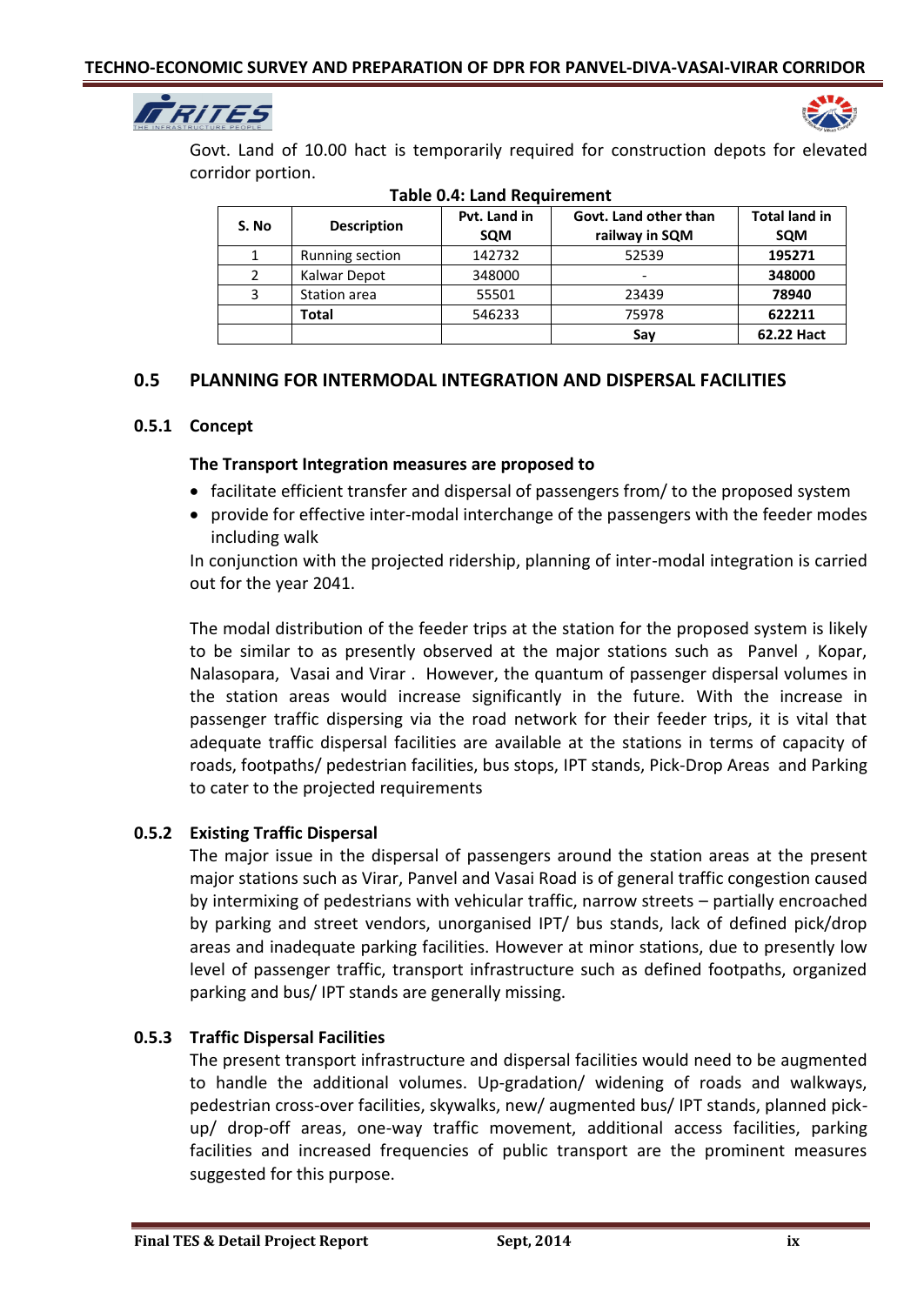



The traffic dispersal and proposed arrangements and infrastructure for future intermodal transport integration and traffic dispersal for the thirteen existing stations along the Corridor have been prepared at conceptual level. The sites for future stations have no developments and road network at present – as and when these stations are developed, similar arrangements/ facilities in relation to the station precincts and surrounding developments can be provided there.

# **0.6 TRAIN OPERATION PLAN**

The salient features of the proposed train operation plan for Virar- Panvel suburban corridor are:

- Train operation plan which has been envisaged with 12-Car rake.
- Running of normal services for 19 hours of the day (5 AM to 00:00AM i.e. midnight) with average station dwell time of 30 second.
- Make up time of 5-10% (on the tangent track) with 8-12% coasting.
- Scheduled average speed for corridor shall be 45kmph.

Transport demand provided for proposed corridor for different years 2012, 2021, 2031 and 2041 is described in **Table 0.5,** and **Table 0.6** 

| 1891 - 1919 - 1919 - 1919 - 1919 - 1920      |      |       |       |       |
|----------------------------------------------|------|-------|-------|-------|
| Growth of PHPDT in Virar-Dahanu Road Section |      |       |       |       |
| Year $\rightarrow$                           | 2012 | 2021  | 2031  | 2041  |
| Panvel-Diwa                                  | 4500 | 10600 | 23000 | 41100 |
| Diwa-Virar                                   | 6100 | 14300 | 30900 | 55300 |

#### **Table 0.5: Projected PHPDT data**

#### **Table 0.6: Ridership Data**

| Daily Ridership in lakhs             |      |      |      |     |  |
|--------------------------------------|------|------|------|-----|--|
| 2031<br>2041<br>2012<br>Year<br>2021 |      |      |      |     |  |
| Daily Ridership                      | 1.95 | 4.59 | 9.92 | .76 |  |

Year wise Projected PHPDT and Passenger Carrying Capacity with different headways i.e. 15 min, 8 min, 5 min and designed headway of 3 minutes is shown below

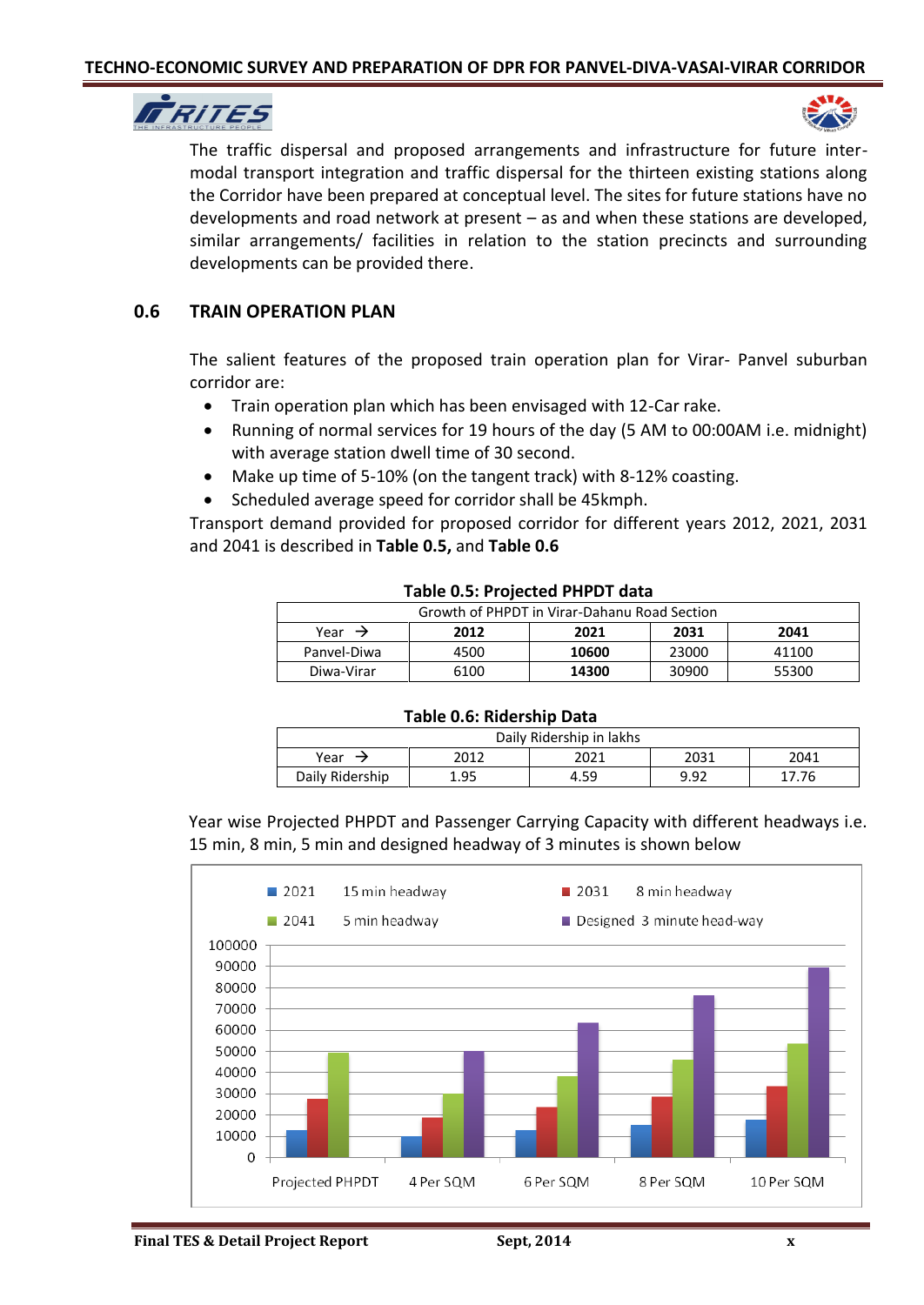



Based on Train length and headway as decided above to meet Peak Hour Peak Direction Traffic Demand in different years, Rake requirement has been worked out in **Table 0.7.**

| Year                         | 2021 | 2031 | 2041 | Designed |
|------------------------------|------|------|------|----------|
| No. of Cars / Train          | 12   | 12   | 12   | 12       |
| Headway in min               | 15   | 8    | 5    | 3        |
| <b>Bare Rake Requirement</b> | 16   | 28   | 42   | 68       |
| Traffic Spare @5%            |      |      |      |          |
| Maint. Spare @8%             |      | 3    |      | 6        |
| <b>Total Rakes</b>           | 19   | 33   | 48   | 78       |
| <b>Total Coaches</b>         | 228  | 396  | 576  | 936      |
| <b>Motor Coach</b>           | 76   | 132  | 192  | 312      |
| <b>Driving Coach</b>         | 38   | 66   | 96   | 156      |
| <b>Trailer Coach</b>         | 114  | 198  | 288  | 468      |

**Table 0.7: Year Wise Car and Rake Requirement**

# **0.7 MAINTENANCE FACILITIES**

The Virar-Panvel Suburban corridor would require a dedicated Depot cum workshop facility for the maintenance of the rakes. The total coach holding would increase to about 660 i.e 55 Rakes of 12 car in the horizon year 2041 to meet the traffic demand. All the rakes will be serviced at main Depot cum workshop for the scheduled inspections, major schedules viz Periodical overhaul (POH) and major unscheduled repairs. The main depot will also house Operation Control Centre (OCC), Administrative Building, maintenance facilities for Civil – track, buildings, water supply; Electrical – traction, E&M; Signalling & Telecomm.; etc. apart from necessary facilities viz stabling lines, scheduled inspection lines, workshop for overhaul, unscheduled maintenance including major repairs, wheel profiling, heavy interior/under frame/roof cleaning etc. for the rolling stock operational on the corridor.

For starting the morning services, some rakes will have to be kept at terminal stations and stabling facilities for the remaining rakes will have to be provided at the depots.

The layout plans of proposed Main Depot cum Workshop at Kalwar will be evolved for maintenance & POH of 93 Rakes of 12 car length. All the systems at the depot would be designed to cater for 12 Car composition trains in order to serve the ultimate passenger traffic on Virar-Panvel suburban corridor.

# **0.8 POWER SUPPLY**

Power supply is required for operation of suburban rail system for running of trains, station services (e.g. lighting, ventilation, air-conditioning, lifts, escalators, signaling & telecom, fire fighting etc) and workshops, depots & other maintenance infrastructure within premises of suburban rail system. The power requirements of a suburban rail system are determined by peak-hour demands of power for traction and auxiliary applications.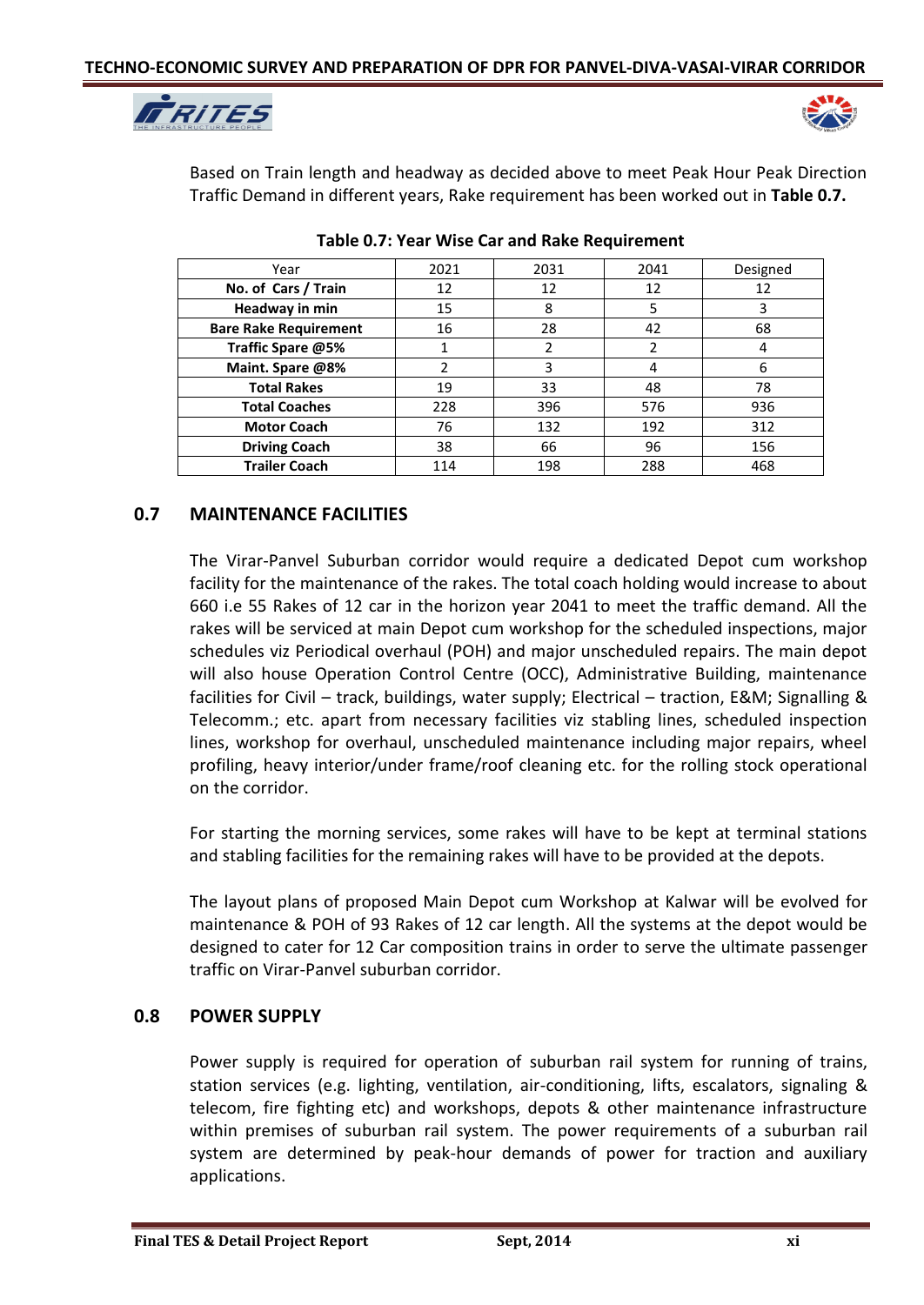



The proposed corridor will be a predominantly a suburban corridor but it will also be available for goods operation and long distance mail express trains during margins available in the time table and also to meet any emergency situations. Suburban trains require more energy as compared to mail express or goods train. Therefore capacity of the power supply system shall be designed by assuming entire line capacity is utilized for suburban services i.e. 12 car services with headway of 3.0 minutes. Specific energy consumption data for suburban trains for different types of services ie fast-local, slowlocals or semi-fast-locals are available based on trial done on Central Railway suburban system with Siemens rakes. Specific energy consumption is dependent on interstation distance.

MVA demand for proposed corridor has been calculated with the help of following formulae,

Demand in MVA =km\*(SEC/1000)\*Train wt.\*(Trains/hr.)\*2\*1.05/p.f

Factor of 1.05 has been taken into account to consider requirement for station auxiliaries and S & T demand @ 3% and other losses in system @ 2%, similarly, power factor of 0.9 has been considered to convert energy (KWH) into demand (KVA).

Keeping in view the above norms, projected demand of new corridor and existing corridor in various horizon years is summarized in **Table 0.8**;

| <b>Demand Due to</b>                                          | Year     | <b>Demand in MVA</b> |       |             |            |              |  |
|---------------------------------------------------------------|----------|----------------------|-------|-------------|------------|--------------|--|
|                                                               |          | <b>PNVL</b>          | Kopar | <b>KHRB</b> | <b>BSR</b> | <b>Total</b> |  |
| 12-Car-15 min                                                 | 2021     | 3.59                 | 4.12  | 3.91        | 2.25       | 13.87        |  |
| 12-Car-8 min                                                  | 2031     | 6.75                 | 7.77  | 7.34        | 4.24       | 26.1         |  |
| 12-Car- $5$ min                                               | 2041     | 10.83                | 12.42 | 11.78       | 6.78       | 41.81        |  |
| 12-Car-3 min                                                  | Designed | 18.09                | 20.75 | 19.65       | 11.32      | 69.81        |  |
| Existing corridor in 2031                                     |          | 15.87                | 10.34 | 13.79       | 9.33       | 49.33        |  |
| Both corridor in 2031                                         |          | 19.46                | 14.46 | 17.70       | 10.8       | 63.20        |  |
| requirement with 3<br>min<br>Total<br>service in new Corridor |          | 45.7                 | 26.94 | 33.58       | 17.6       | 123.05       |  |

**Table 0.8 Projected Power Demand**

At present, traction power requirement of existing section is met by three traction substations at Panvel, Kharbao, and Vasai Road and these traction substations are equipped with two transformers of 21.6 MVA rating and their present loading is around 10 MVA each. Therefore possibility has been explored to utilize existing TSS to feed power for proposed corridor also.

| <b>TSS</b>             | <b>PANVEL</b>                      | Kopar                   | <b>KHARBAO</b>            | <b>VASAI ROAD</b>                |
|------------------------|------------------------------------|-------------------------|---------------------------|----------------------------------|
| <b>Feeding</b><br>Zone | Panvel-<br>Dhansar<br>Jasai-Panvel | Dhansar-<br>Bhivandi Rd | Bhivandi Rd-<br>Juchandra | Juchandra-Virar<br>Naigaon-Virar |
| КM                     | $12.7 + 16 = 37$                   | 18.7                    | 24.94                     | $5+14=19$                        |

**Table 0.9: Feeding Zone proposed for of TSS**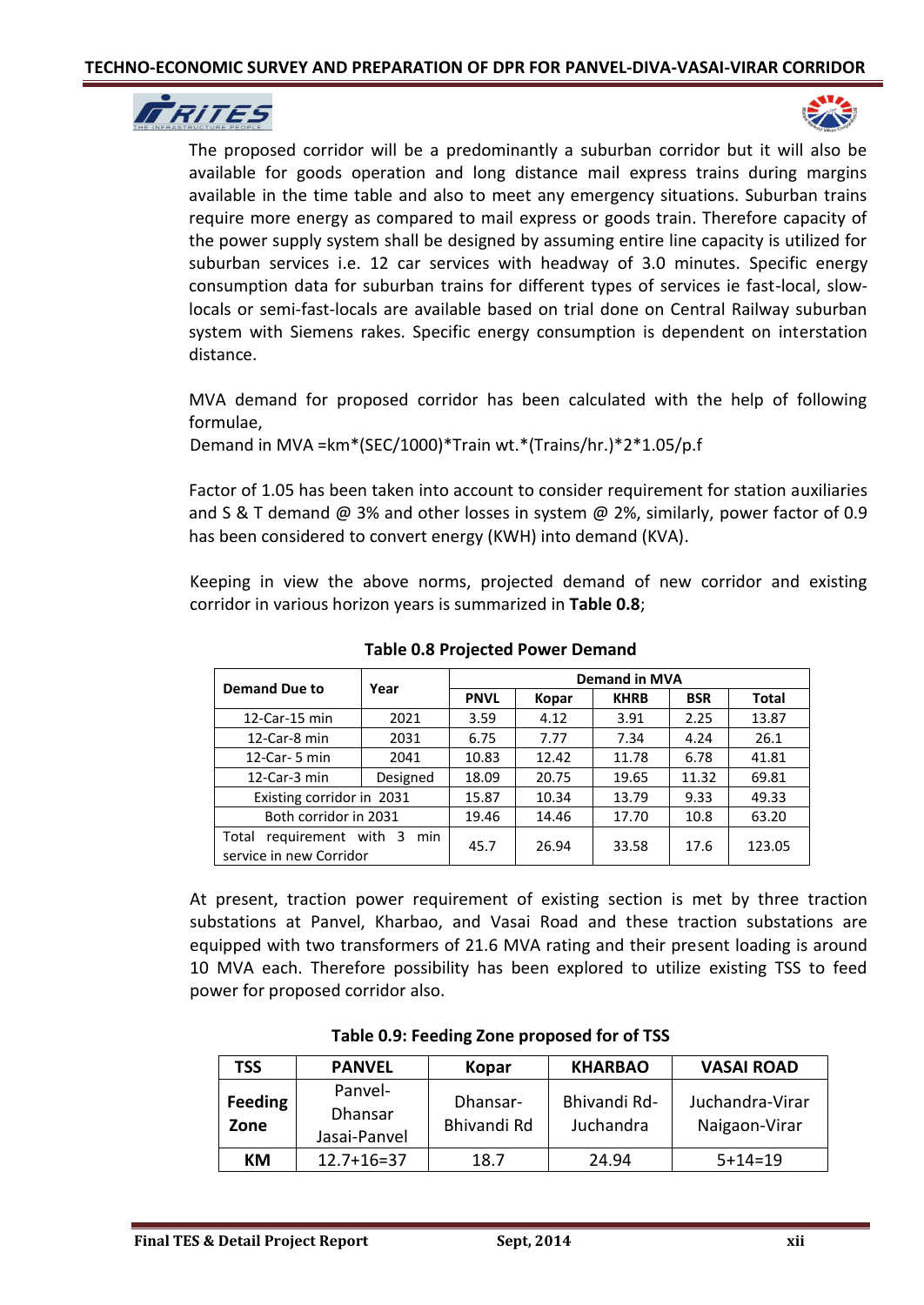



## **0.9 ENVIRONMENT IMPACT ASSESSMENT**

## **0.9.1 Environmental Baseline Data**

**LAND ENVIRONMENT Landuse**

Landuse pattern along the alignment is generally residential and commercial, with large parts of the alignment being surrounded by open area.

## **Soil Quality**

Representative soil samples were collected from two locations namely (i) Navade and (ii) Bhiwandi. The analysis of test result indicates that soil is slightly alkaline, non-saline in nature, having good fertility and texture is medium loam to sandy loam.

## **Seismicity**

Mumbai falls in Zone-III (however very near to Zone –IV) of Seismic Zoning Map of India.

## **WATER ENVIRONMENT**

Water samples were collected from 2 different locations along the alignment. The test results when compared with the prescribed limits of various parameters as per IS 10500:1991 indicated that sample collected from handpump at Navade has all the parameters within permissible limit while samples collected from Ulhas River are saline in nature having high total dissolved solid.

#### **AIR ENVIRONMENT**

#### **Air Quality**

Ambient Air Quality Monitoring (AAQM) has been carried out by setting up ambient air quality monitoring stations at six locations i.e. near Navade Railway Station, Nilaje Railway Station, Datiwali Railway Station, Bhiwandi Railway Station, Vasai road Railway Station and Virar Railway Station along the project alignment. The results show that PM10 level at Virar Railway station exceeds the specified limit established by CPCB.

#### **Noise Level Quality**

Noise levels were measured at six locations i.e. near Navade Railway Station, Nilaje Railway Station, Datiwali Railway Station, Bhiwandi Railway Station, Vasai road Railway Station and Virar Railway Station along the project alignment by sound level meter. It is observed that the noise level at all locations exceeds the specified limit of 65 dBA (day) and 55 dBA (night) for commercial category due to large vehicular movement throughout the day.

### **ECOLOGICAL ENVIRONMENT**

#### **Flora and Fauna**

Approximately 125 trees are likely to be disturbed due to construction of proposed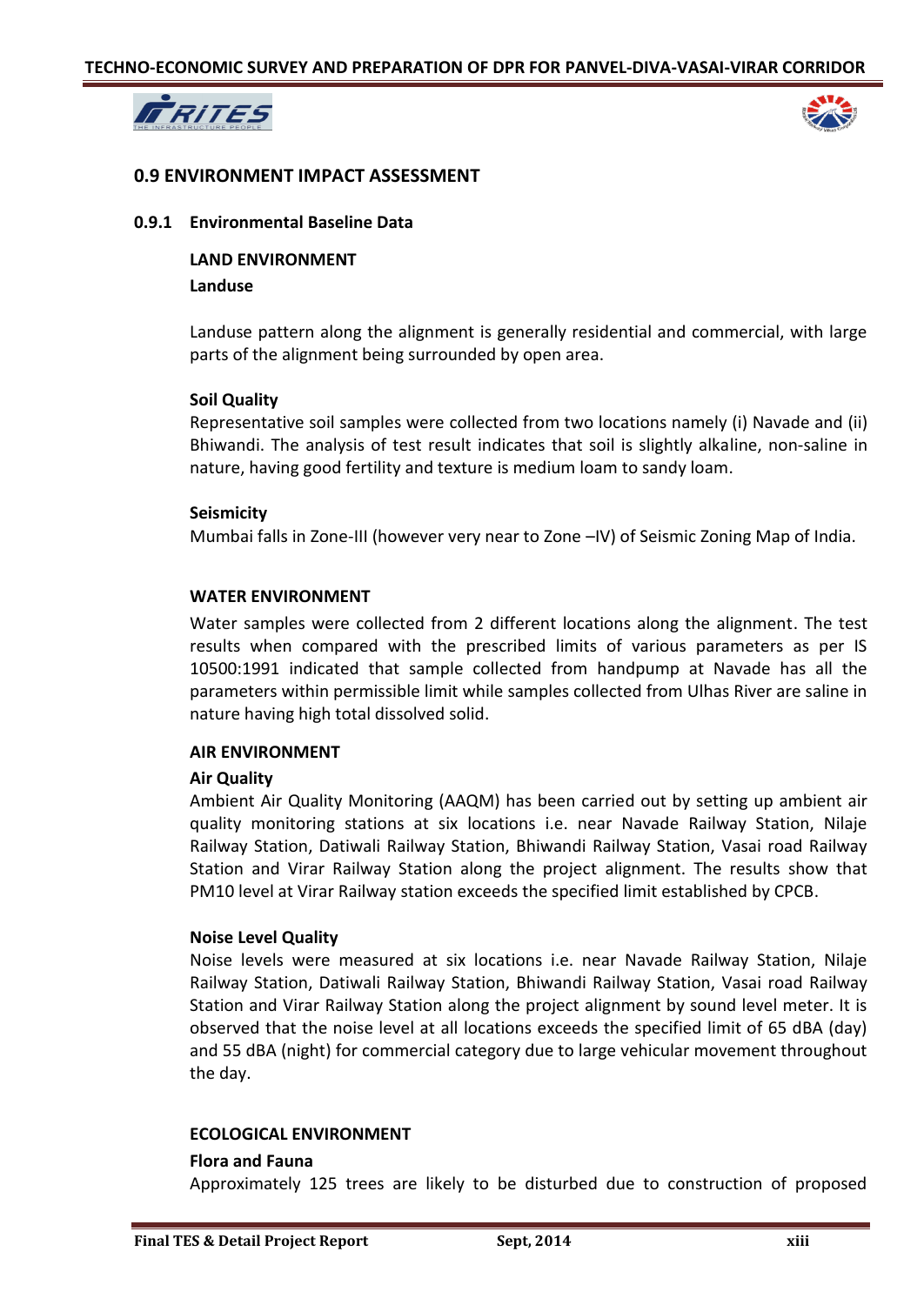



project. The type of species observed is Gulmohar, Peepal, Coconut, Palms, Neem, etc. No rare or endangered species of trees have been noticed during field studies.

## **Mangroves**

The proposed alignment passes through the mangrove stretch of 4825 sqm area.

## **0.9.2 Positive Environmental Impacts**

## **Employment Opportunity**

Approximately 2000 persons are likely to work directly or indirectly for construction of the project. In post-construction phase, approximately 3100 people will be employed for increased railway operations.

## **Benefits to Economy**

Introduction of this suburban rail corridor in Mumbai city will result in the reduction in number of buses and usage of private vehicles. This, in turn will result in significant social and economic benefits due to reduction in fuel consumption, vehicle operating cost and travel time of passengers, pollution load, accidents and travel time, etc.

## **Reduction in the Number of Vehicle Trip Kms on the Road**

With the introduction of this suburban rail corridor, about 38 lakh vehicle trip Kms per day could be reduced in the year 2021, which would go upto 165 lakh vehicle trip Kms per day by 2041.

# **Reduction in Air Pollution**

The reduction of vehicular traffic and decongestion on Mumbai roads due to the project would lead to reduced air pollution. Reduction in level of different air pollutants like PM, NOx, HC, CO and CO2 for the years 2021, 2031 and 2041 is given in **Table 0.10**.

| <b>Emission Reduction</b>         | Year    |         |         |  |  |
|-----------------------------------|---------|---------|---------|--|--|
|                                   | 2021    | 2031    | 2041    |  |  |
| <b>Particulate Matter (PM)</b>    | 94.42   | 219.70  | 393.44  |  |  |
| <b>Oxides of Nitrogen (NOx)</b>   | 1128.99 | 2622.81 | 4696.98 |  |  |
| <b>Hydrocarbons (HC)</b>          | 897.67  | 2205.38 | 3901.63 |  |  |
| <b>Carbon Monoxide (CO)</b>       | 1469.18 | 3555.34 | 6366.98 |  |  |
| Carbon Dioxide (CO <sub>2</sub> ) | 4766    | 11625   | 20687   |  |  |

**Table 0.10: Reduction in Level of Air Pollutants**

# **0.9.3 Negative Environmental Impacts**

Acquisition of Land : About 62.23 hac of land (7.60 hac Government land & 54.63 hac Private land) will be required.

Displacement of People : About 75 families are likely to be affected due to the acquisition of land.

Loss of Trees : Approximately 125 trees along the project alignment are likely to be lost due to proposed project. Total loss of carbon credit is 2.72 per year due to cutting of 125 trees. No rare or endangered species of trees have been noticed during field studies.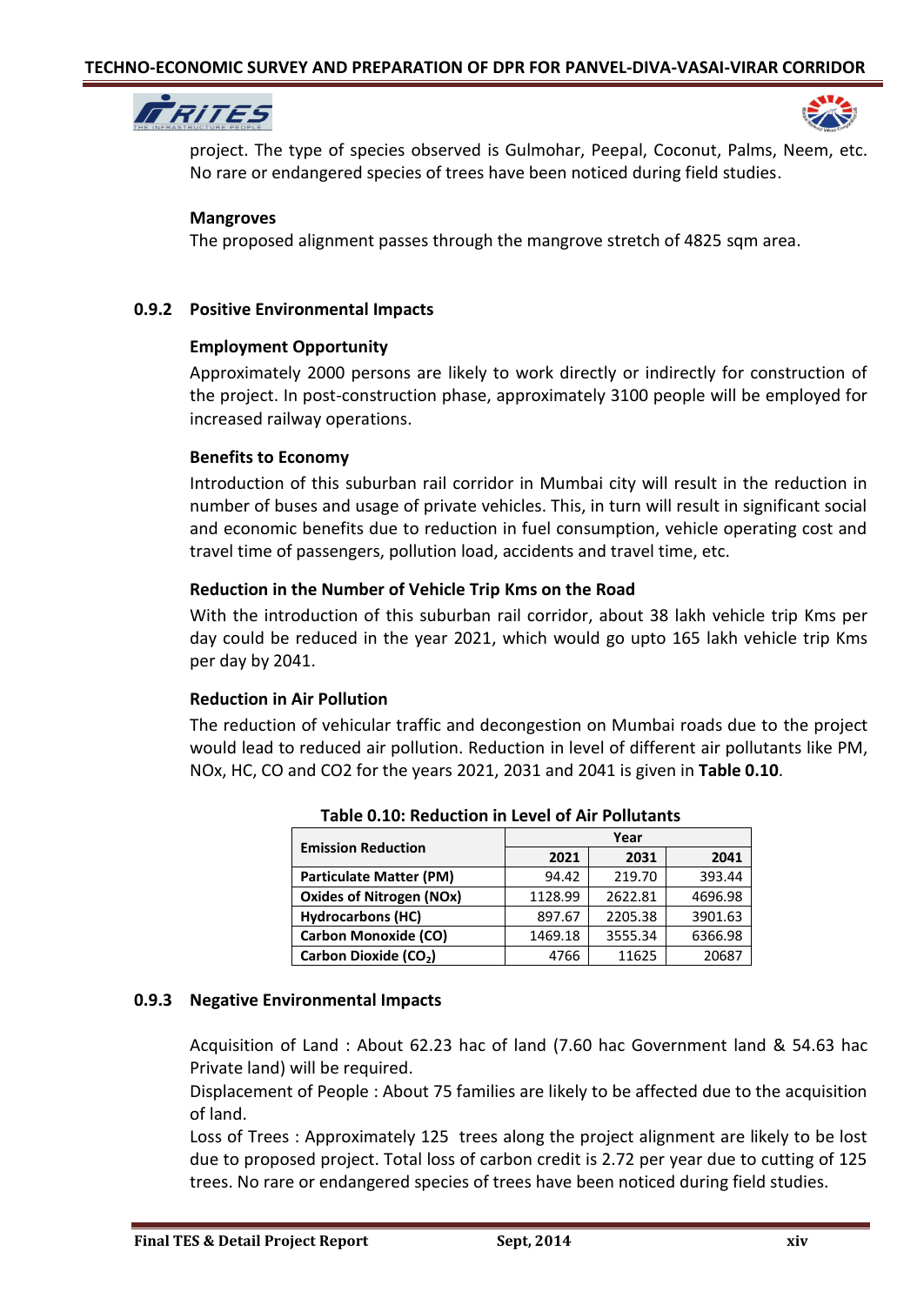



Loss of Mangroves : About 4825 sqm mangrove areas are likely to be affected due to construction of proposed corridor.

Loss of Historical and Cultural Monuments : No loss of Historical and Cultural Monuments is anticipated.

Impacts on Water Bodies :The proposed alignment is passing through Ulhas River, Mutali River and 20 numbers of nalas. The construction of pillars/abatement/culvert on river and nalas may cause temporary impact. However, during construction specific precautions would be taken by disposing the excavated earth/debris immediately generated during construction to have minimal impact of the construction activities.

# **0.9.4 Environmental Monitoring Plan**

This will comprise mechanism for monitoring of water quality, soil quality, air quality and noise levels and setting up environmental management system.

## **0.9.5 Resettlement Action Plan**

## **Entitlements for R&R**

Every eligible household losing a dwelling place shall be allotted a dwelling unit of minimum of 25 sq.m. at an alternate site. Similarly, every PAH losing a commercial structure shall be eligible for an alternate place for commercial use of equivalent area.

#### **Grievance Redressal Mechanism**

The Project Implementation Authority will designate a senior officer at the local level to consider any grievance of PAFs in consultation with the concerned NGO. Institutional Arrangement

# **0.10 COST ESTIMATES**

# **0.10.1 Capital Cost Estimates**

The cost estimates have been prepared covering Civil, Electrical, Signaling and Tele Communication works, Rolling stock, Environmental protection, Rehabilitation works, etc. The cost estimates are worked out at March '13 price level.

The overall capital cost amounts to **Rs. 6506.61 Crore** for Panvel-Virar suburban corridor at March'2013 price level including design charges @ 2%, general consultancy and project management services charges @ 6% and 5% contingencies on. These costs cover all taxes, like excise duty, custom duty, VAT, etc.

The abstract capital cost estimate is presented in **Table 0.11**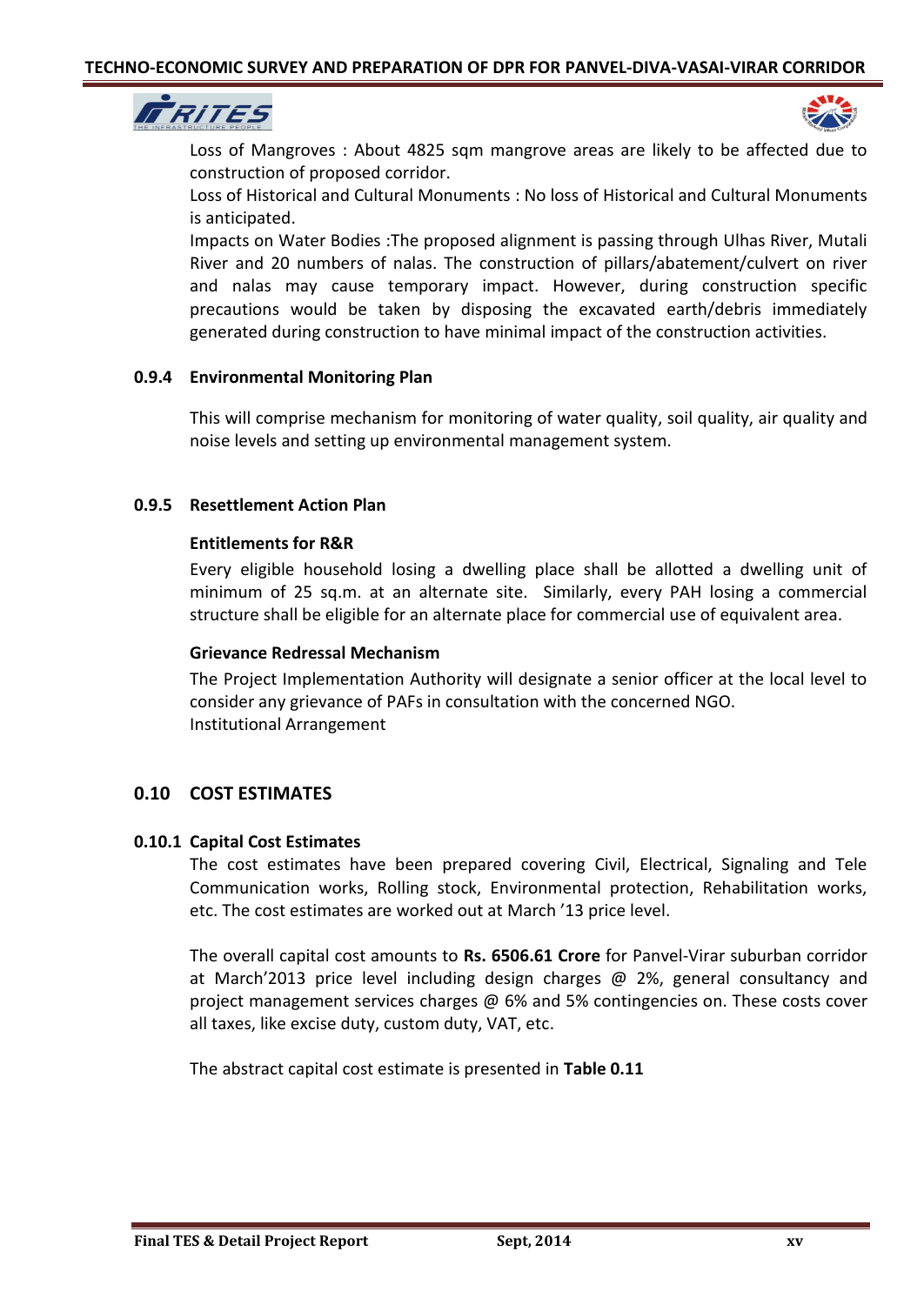



# **Table 0.11: Capital Cost Estimate for PNVL- VR Suburban Corridor**

| S. No.                   | Item                                                 | Unit | Qty. | Rate    | <b>Amount</b> |
|--------------------------|------------------------------------------------------|------|------|---------|---------------|
|                          |                                                      |      |      | (Rs.Cr) | (Rs.Cr.)      |
| $\mathbf{1}$             | Land                                                 |      |      |         | 788.76        |
| $\mathbf{2}$             | <b>Alignment and Formation</b>                       |      |      |         | 2134.67       |
| $\overline{\mathbf{3}}$  | <b>Station Buildings</b>                             |      |      |         | 582.78        |
| 4                        | P-Way                                                |      |      |         | 268.02        |
| 6                        | Traction & power supply incl. OHE, ASS etc.          |      |      |         | 215.14        |
| $\overline{\phantom{a}}$ | <b>Signalling and Telecom.</b>                       |      |      |         | 245.49        |
| 8                        | <b>Relocation of Govt. Structures</b>                |      |      |         | 50.00         |
| 9                        | Environmental, R&R (Hutments)                        |      |      |         | 12.01         |
| 10                       | <b>Utilities</b>                                     |      |      |         | 150.21        |
|                          | Development of Traffic<br><b>Integrations</b><br>and |      |      |         |               |
| 11                       | dispersal facilities                                 |      |      |         | 110.00        |
| 12                       | <b>Depot</b>                                         |      |      |         | 300.00        |
| 13                       | Total of all items (2 to12) except Land              |      |      |         | 4068.78       |
| 14                       | Design charges @ 2 % on all items except land        |      |      |         | 81.38         |
| 15                       | D & G Charges @ 8.5% on all items except land        |      |      |         | 345.85        |
|                          | Total of all items including Design and D&G.         |      |      |         | 4496.00       |
| 16                       | <b>Charges (except land)</b>                         |      |      |         |               |
| 17                       | <b>Rolling Stock</b>                                 | Each | 228  | 4.00    | 912.00        |
|                          | Total of item 16 & 17                                |      |      |         | 5408.00       |
| 18                       | <b>Total Cost including land</b>                     |      |      |         | 6196.77       |
| 19                       | Contingencies @ 5%                                   |      |      |         | 309.84        |
| 20                       | <b>Gross Total</b>                                   |      |      |         | 6506.61       |

#### **0.10.2 Operation & Maintenance Estimate**

The year wise total Operation and Maintenance cost along with the additional cost for procurement of coaches and the replacement cost is indicated in **Table 0.12**.

| Year | <b>Staff Cost</b> | <b>Maintenance</b><br><b>Expenses</b> | <b>Energy</b><br><b>Charges</b> | <b>Total O&amp;M</b><br>cost | <b>Addition/ Replacement</b><br>Cost |
|------|-------------------|---------------------------------------|---------------------------------|------------------------------|--------------------------------------|
| 2021 | 163.76            | 163.22                                | 67.06                           | 394.04                       |                                      |
| 2022 | 171.95            | 171.38                                | 67.06                           | 410.38                       |                                      |
| 2023 | 180.54            | 179.94                                | 70.41                           | 430.90                       |                                      |
| 2024 | 189.57            | 188.94                                | 70.41                           | 448.93                       |                                      |
| 2025 | 199.05            | 198.39                                | 73.93                           | 471.37                       |                                      |
| 2026 | 209.00            | 208.31                                | 107.20                          | 524.52                       | 190.07                               |
| 2027 | 219.45            | 218.72                                | 112.56                          | 550.74                       |                                      |
| 2028 | 230.43            | 229.66                                | 112.56                          | 572.65                       |                                      |
| 2029 | 241.95            | 241.14                                | 118.19                          | 601.28                       |                                      |
| 2030 | 254.04            | 253.20                                | 118.19                          | 625.44                       |                                      |
| 2031 | 266.75            | 265.86                                | 146.90                          | 679.50                       | 1455.52                              |
| 2032 | 280.08            | 279.15                                | 146.90                          | 706.13                       |                                      |
| 2033 | 294.09            | 293.11                                | 154.24                          | 741.44                       |                                      |

**Table 0.12: Operation and Maintenance Cost (PNVL-VR Section)**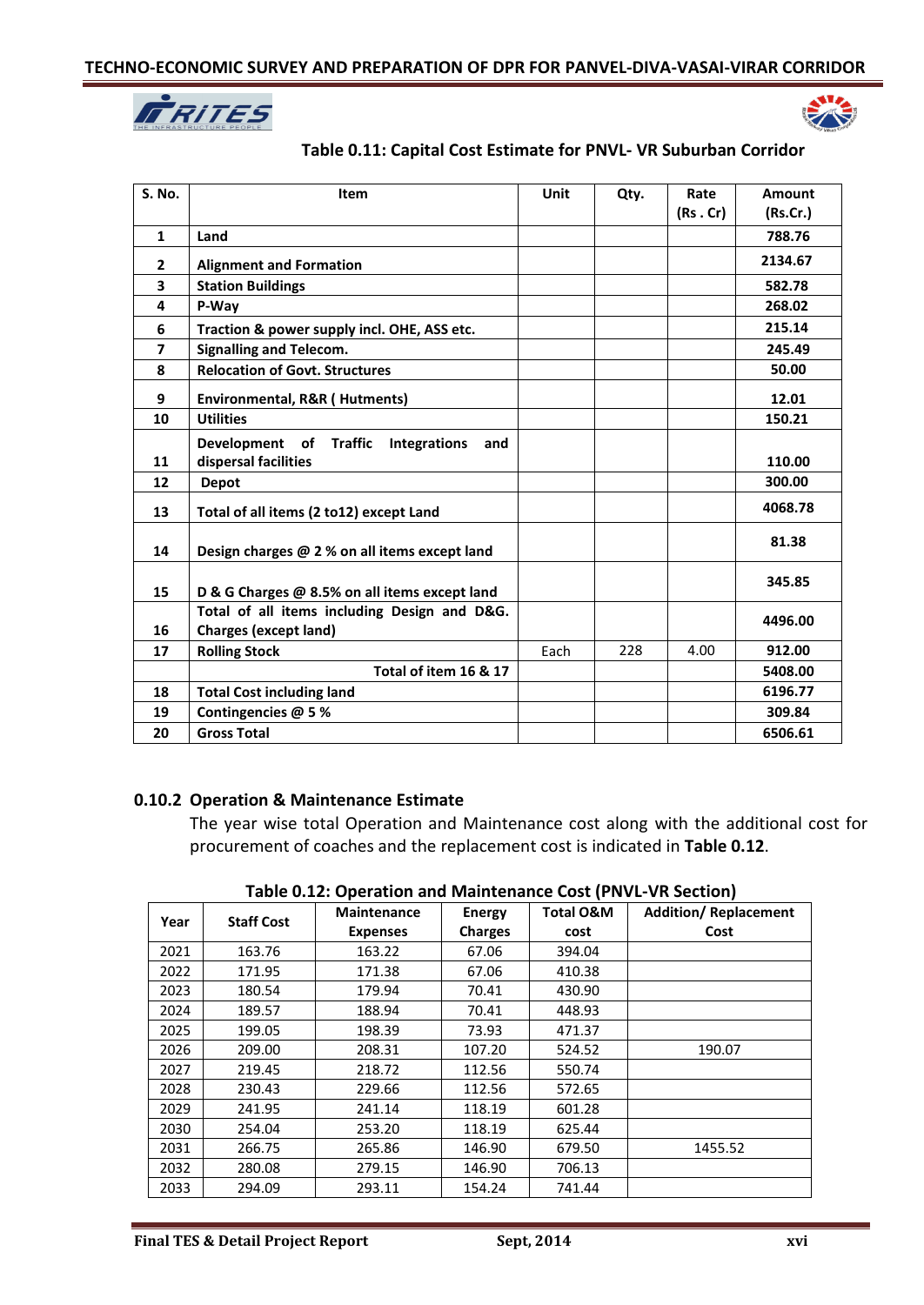## **TECHNO-ECONOMIC SURVEY AND PREPARATION OF DPR FOR PANVEL-DIVA-VASAI-VIRAR CORRIDOR**





| Year | <b>Staff Cost</b> | <b>Maintenance</b> | <b>Energy</b>  | <b>Total O&amp;M</b> | <b>Addition/ Replacement</b> |
|------|-------------------|--------------------|----------------|----------------------|------------------------------|
|      |                   | <b>Expenses</b>    | <b>Charges</b> | cost                 | Cost                         |
| 2034 | 308.79            | 307.77             | 154.24         | 770.80               |                              |
| 2035 | 324.23            | 323.16             | 154.24         | 801.63               |                              |
| 2036 | 340.44            | 339.31             | 161.95         | 841.71               |                              |
| 2037 | 357.47            | 356.28             | 161.95         | 875.70               |                              |
| 2038 | 375.34            | 374.09             | 170.05         | 919.48               |                              |
| 2039 | 394.11            | 392.80             | 170.05         | 956.95               |                              |
| 2040 | 413.81            | 412.44             | 178.55         | 1004.80              |                              |
| 2041 | 434.50            | 433.06             | 272.69         | 1140.26              | 3267.39                      |
| 2042 | 456.23            | 454.71             | 272.69         | 1183.63              | 2449.99                      |
| 2043 | 479.04            | 477.45             | 286.33         | 1242.82              |                              |
| 2044 | 502.99            | 501.32             | 286.33         | 1290.64              |                              |
| 2045 | 528.14            | 526.39             | 300.65         | 1355.17              |                              |
| 2046 | 554.55            | 552.70             | 300.65         | 1407.90              |                              |
| 2047 | 582.27            | 580.34             | 315.68         | 1478.29              |                              |
| 2048 | 611.39            | 609.36             | 315.68         | 1536.42              |                              |
| 2049 | 641.96            | 639.82             | 315.68         | 1597.46              |                              |
| 2050 | 674.06            | 671.82             | 331.46         | 1677.33              |                              |
| 2051 | 707.76            | 705.41             | 331.46         | 1744.63              | 9501.87                      |

# **0.11 FINANCIAL ANALYSES**

# **0.11.1 Financial Analysis**

#### **COSTS**

# **Capex**

The construction period is taken as 7 years starting from 2014-15 and System/ Corridor will be operational by 2021. For the purpose of calculating the Financial Internal Rate of Return (FIRR), the completion cost of Rs. 8026 Crore @ 5 % inflation has been considered.

# **Additional Capex**

The total additional investment cost of Rs. 16864.84 Crore has been estimated. The additional investment has been provided in the years 2026, 2031, 2041, 2042 and 2051 to take care of increased requirement of Rolling Stock and related equipment.

# **Opex**

The total O&M cost in the year 2021-22 is estimated at Rs. 394 Crore.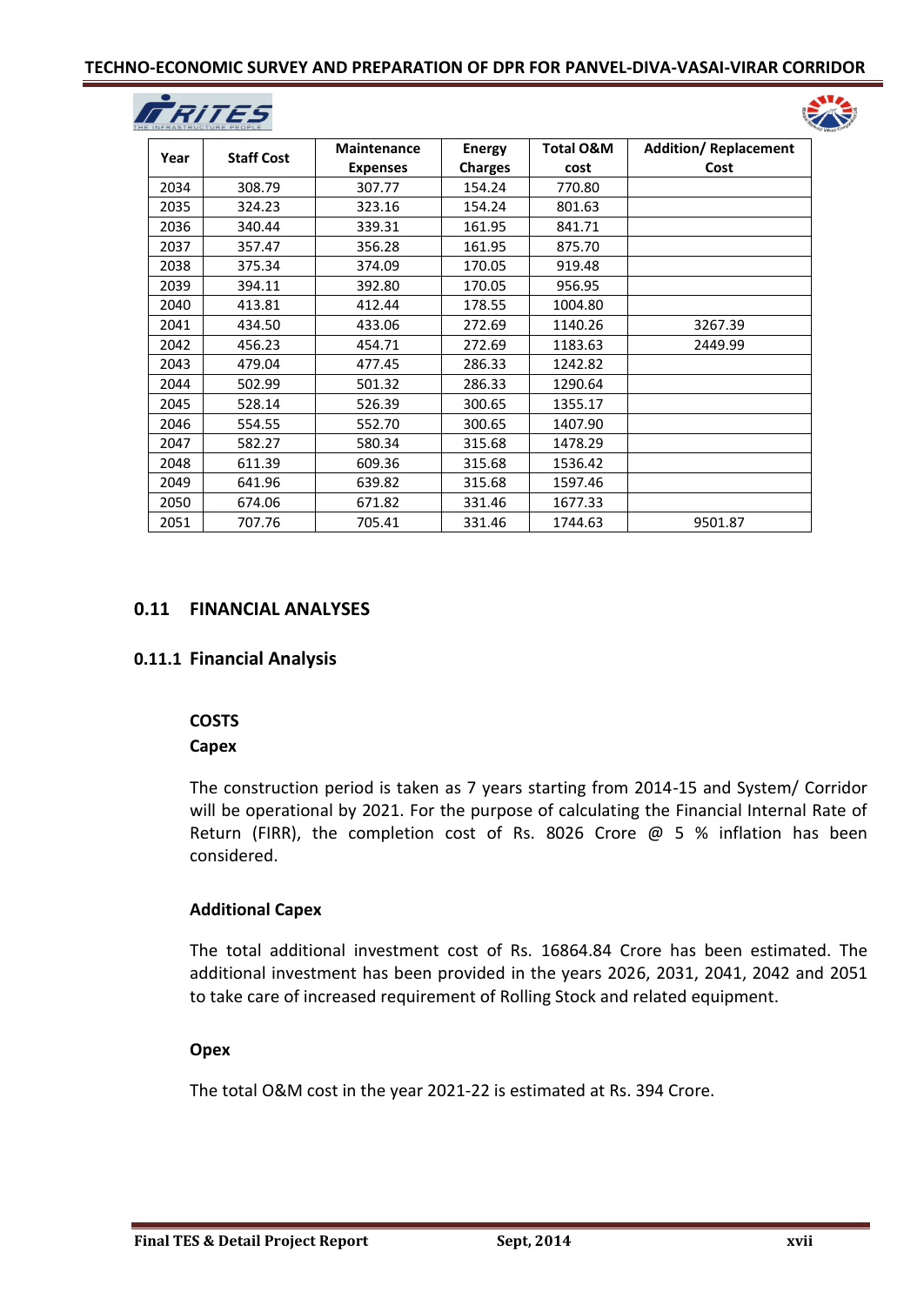



#### **Fare box revenue**

It has been estimated that about 4.59 lakh passengers would use the Corridor in the year 2021-22. This will increase to about 17.76 lakh passengers by 2041-42 and 26.29 lakh passengers by 2051-52.

Fare box revenue has been assessed on the basis of suburban fare structures – with fares assumed to increase by 10 % after every 5 years.

The fare box revenue for the year 2021-22 is estimated at Rs. 142 Crore, which will increase to Rs. 1745 crore in 2049-50.

## **Other sources of revenues**

Other sources of revenues could be commercial development and advertisement at station buildings- which have been taken@ 5% of the fare box revenues.

# **Financial Internal Rate of Return (FIRR)**

The project is assumed to be funded entirely by the Indian Railways. The Financial Internal Rate of Return (FIRR) has been worked out upto the year 2051.

The project has negative FIRR with even O&M expenses not being met by the revenue stream. This can be made positive with non-fare box revenue being increased to about 155 % (presently taken as 5 %) of fare-box revenue each year.

Alternatively, if only O&M costs are considered (i.e. capital costs being considered as sunk money), the project can have breakeven with non-fare box revenue upwards of about 45 % of fare-box revenue.

# **0.11.2 Economic Analysis**

The economic appraisal has been carried out within the broad framework of Social Cost – Benefit Analysis Technique. It is based on the incremental costs and benefits and involves comparison of project costs and benefits in economic terms under the "with" and "without" project scenario. In the analysis, the cost and benefit streams arising under the above project scenarios have been estimated in terms of market prices and economic values have been computed by converting the former using appropriate shadow prices. This has been done to iron out distortions due to externalities and anomalies arising in real world pricing systems.

The annual streams of project costs and benefit have been compared upto the year 2051 to estimate the net cost/ benefit and to calculate the economic viability of the project in terms of EIRR. The Economic Internal Rate of Return (EIRR) for the project has then been